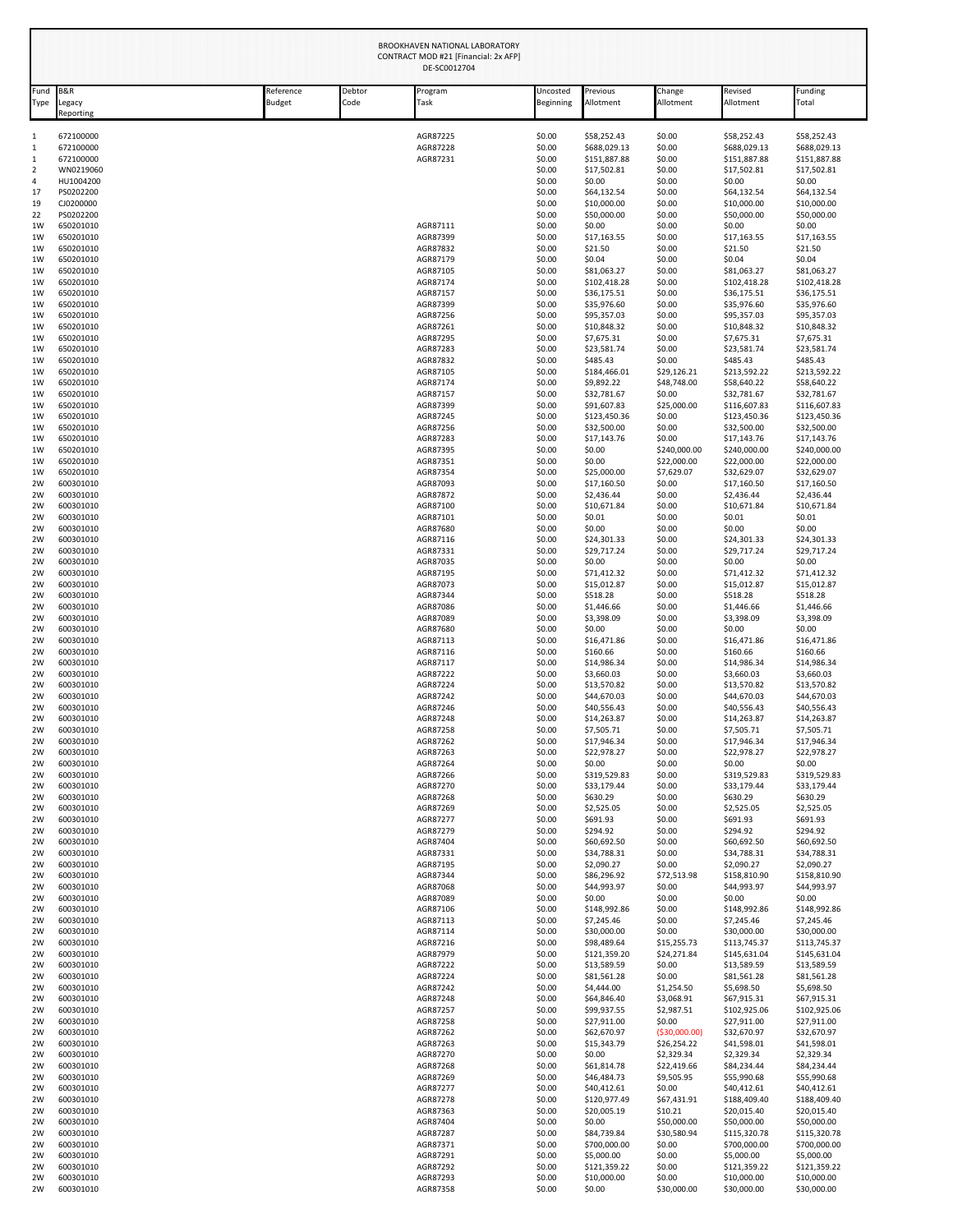| 2W              | 600301020              |            | AGR87178             | \$0.00           | \$0.00                        | \$0.00                     | \$0.00                         | \$0.00                         |                  |
|-----------------|------------------------|------------|----------------------|------------------|-------------------------------|----------------------------|--------------------------------|--------------------------------|------------------|
| 2W              | 600301020              |            | AGR87247             | \$0.00           | \$42.29                       | \$0.00                     | \$42.29                        | \$42.29                        |                  |
| 2W              | 600301020              |            | AGR87807             | \$0.00           | \$23.68                       | \$0.00                     | \$23.68                        | \$23.68                        |                  |
| 2W              | 600301020              |            | AGR87178             | \$0.00           | \$46,653.40                   | \$0.00                     | \$46,653.40                    | \$46,653.40                    |                  |
| 2W              | 600301020              |            | AGR87197             | \$0.00           | \$79,878.73                   | \$0.00                     | \$79,878.73                    | \$79,878.73                    |                  |
| 2W              | 600301020              |            | AGR87981             | \$0.00           | \$111,085.60                  | \$0.00                     | \$111,085.60                   | \$111,085.60                   |                  |
| 2W<br>2W        | 600301020              |            | AGR87218             | \$0.00           | \$0.00                        | \$0.00                     | \$0.00<br>\$5,894.48           | \$0.00<br>\$5,894.48           |                  |
| 2W              | 600301020<br>600301020 |            | AGR87280<br>AGR87899 | \$0.00<br>\$0.00 | \$5,894.48<br>\$105,746.31    | \$0.00<br>\$0.00           | \$105,746.31                   | \$105,746.31                   |                  |
| 2W              | 600301020              |            | AGR87284             | \$0.00           | \$61,537.77                   | \$0.00                     | \$61,537.77                    | \$61,537.77                    |                  |
| 2W              | 600301020              |            | AGR87807             | \$0.00           | \$50,485.44                   | \$0.00                     | \$50,485.44                    | \$50,485.44                    |                  |
| 2W              | 600301020              |            | AGR87178             | \$0.00           | \$11,599.54                   | \$0.00                     | \$11,599.54                    | \$11,599.54                    |                  |
| 2W              | 600301020              |            | AGR87072             | \$0.00           | \$8,874.05                    | \$0.00                     | \$8,874.05                     | \$8,874.05                     |                  |
| 2W              | 600301020              |            | AGR87217             | \$0.00           | \$351,930.69                  | \$0.00                     | \$351,930.69                   | \$351,930.69                   |                  |
| 2W              | 600301020              |            | AGR87280             | \$0.00           | \$123,609.38                  | \$0.00                     | \$123,609.38                   | \$123,609.38                   |                  |
| 2W              | 600301020              |            | AGR87899             | \$0.00           | \$97,087.38                   | \$0.00                     | \$97,087.38                    | \$97,087.38                    |                  |
| 2W              | 600301020              |            | AGR87284             | \$0.00           | \$88,266.07                   | \$0.00                     | \$88,266.07                    | \$88,266.07                    |                  |
| 2W              | 600301020              |            | AGR87286             | \$0.00           | \$24,271.85                   | \$0.00                     | \$24,271.85                    | \$24,271.85                    |                  |
| 2W              | 600301020              |            | AGR87412             | \$0.00           | \$145,631.07                  | \$0.00                     | \$145,631.07                   | \$145,631.07                   |                  |
| AD              | PS0202132              |            |                      | \$0.00           | \$38,795.51                   | \$0.00                     | \$38,795.51                    | \$38,795.51                    |                  |
| B <sub>2</sub>  | CJ0100000              |            |                      | \$0.00           | \$555.60                      | \$0.00                     | \$555.60                       | \$555.60                       |                  |
| BG              | CJ0100000              |            |                      | \$0.00           | \$232,475.57                  | \$0.00                     | \$232,475.57                   | \$232,475.57                   |                  |
| BG              | CJ0100000              |            |                      | \$0.00           | \$490,000.00                  | \$0.00                     | \$490,000.00                   | \$490,000.00                   |                  |
| BG              | CJ0200000              |            |                      | \$0.00           | \$1,715.20                    | \$0.00                     | \$1,715.20                     | \$1,715.20                     |                  |
| BN              | TE1103000              |            |                      | \$0.00           | \$157,396.76                  | \$0.00                     | \$157,396.76                   | \$157,396.76                   |                  |
| BN              | TE1201000              |            |                      | \$0.00           | \$14,726.54                   | \$0.00                     | \$14,726.54                    | \$14,726.54                    |                  |
| BN              | TE1201000              |            |                      | \$0.00           | \$115,998.00                  | \$0.00                     | \$115,998.00                   | \$115,998.00                   |                  |
| BN              | TE1201000              |            |                      | \$0.00           | \$351,000.00                  | \$0.00                     | \$351,000.00                   | \$351,000.00                   |                  |
| BN              | TE1301000              |            |                      | \$0.00           | \$33,066.90                   | \$0.00                     | \$33,066.90                    | \$33,066.90                    |                  |
| BN              | TG0100000              |            |                      | \$0.00           | \$35,932.05                   | \$0.00                     | \$35,932.05                    | \$35,932.05                    |                  |
| CN              | AF0440000              |            |                      | \$0.00           | \$0.00                        | \$25,000.00                | \$25,000.00                    | \$25,000.00                    | AFP <sub>1</sub> |
| <b>CN</b>       | AF5810000              |            |                      | \$0.00           | \$475,630.61                  | \$202,100.00               | \$677,730.61                   | \$677,730.61                   | AFP <sub>1</sub> |
| <b>CN</b>       | AF5832020              |            |                      | \$0.00           | \$849,439.66                  | \$414,900.00               | \$1,264,339.66                 | \$1,264,339.66                 | AFP <sub>1</sub> |
| <b>CN</b>       | AF5832020              |            |                      | \$0.00           | \$1,264,339.66                | \$60,000.00                | \$1,324,339.66                 | \$1,324,339.66                 |                  |
| CN              | AF5832030              | NE-0301604 |                      | \$0.00           | \$80,950.20                   | \$0.00                     | \$80,950.20                    | \$80,950.20                    |                  |
| CN              | AF5832030              | NE-0301604 |                      | \$0.00           | \$290,725.86                  | \$0.00                     | \$290,725.86                   | \$290,725.86                   |                  |
| CN              | AF5832030              |            |                      | \$0.00           | \$39,537.47                   | \$12,265.00                | \$51,802.47                    | \$51,802.47                    | AFP <sub>1</sub> |
| CN              | AF5832030              | NE-0301604 |                      | \$0.00           | \$0.00                        | \$0.00                     | \$0.00                         | \$0.00                         |                  |
| <b>CN</b>       | AF5855000              |            |                      | \$0.00           | \$200,000.00<br>\$790,264.99  | \$0.00                     | \$200,000.00                   | \$200,000.00                   |                  |
| CN              | NT0104000              |            |                      | \$0.00           |                               | \$0.00                     | \$790,264.99                   | \$790,264.99                   |                  |
| CN              | RC0113000              |            |                      | \$0.00           | \$1,331.44                    | \$0.00<br>\$20,000.00      | \$1,331.44                     | \$1,331.44                     | AFP <sub>1</sub> |
| CN<br>FO        | RC0424000<br>GD2540101 |            |                      | \$0.00<br>\$0.00 | \$79,173.52<br>\$334,449.02   | \$0.00                     | \$99,173.52<br>\$334,449.02    | \$99,173.52<br>\$334,449.02    |                  |
| FO              | GD2540200              |            |                      | \$0.00           | \$6,738.10                    | \$0.00                     | \$6,738.10                     | \$6,738.10                     |                  |
| FO              | GD2540200              |            |                      | \$0.00           | \$1,323,000.00                | \$0.00                     | \$1,323,000.00                 | \$1,323,000.00                 |                  |
| FO              | GD2540250              |            |                      | \$0.00           | \$20,535.83                   | \$0.00                     | \$20,535.83                    | \$20,535.83                    |                  |
| FO              | GD2540250              |            |                      | \$0.00           | \$45,000.00                   | \$0.00                     | \$45,000.00                    | \$45,000.00                    |                  |
| FO              | GD2540600              |            |                      | \$0.00           | \$137.38                      | \$0.00                     | \$137.38                       | \$137.38                       |                  |
| FO              | GD2540980              |            |                      | \$0.00           | \$795,904.83                  | \$0.00                     | \$795,904.83                   | \$795,904.83                   |                  |
| FO              | GD5001000              |            |                      | \$0.00           | \$242,843.73                  | \$122,053.00               | \$364,896.73                   | \$364,896.73                   | AFP <sub>1</sub> |
|                 |                        |            |                      |                  |                               |                            |                                | \$690,541.89                   |                  |
|                 |                        |            |                      |                  |                               |                            |                                |                                |                  |
| <b>NM</b>       | NN5010000              |            |                      | \$0.00           | \$690,541.89                  | \$0.00                     | \$690,541.89                   |                                |                  |
| NS              | NN2001000              |            |                      | \$0.00           | \$188,157.06                  | \$0.00                     | \$188,157.06                   | \$188,157.06                   |                  |
| NS              | NN2001000              |            |                      | \$0.00           | \$1,585,000.00                | \$0.00                     | \$1,585,000.00                 | \$1,585,000.00                 |                  |
| NS              | NN4009010              |            |                      | \$0.00           | \$40,713.10                   | \$20,000.00                | \$60,713.10                    | \$60,713.10                    |                  |
| <b>NS</b>       | NN4009010              |            |                      | \$0.00           | \$969,327.46                  | \$10,000.00                | \$979,327.46                   | \$979,327.46                   | AFP <sub>1</sub> |
| NS              | NN4009010              |            |                      | \$0.00           | \$979,327.46                  | \$3,672.54                 | \$983,000.00                   | \$983,000.00                   |                  |
| <b>NS</b><br>NS | NN4009020              |            |                      | \$0.00           | \$856,606.14                  | \$0.00                     | \$856,606.14                   | \$856,606.14<br>\$1,753,320.00 |                  |
| <b>NS</b>       | NN4009020<br>NN4009030 |            |                      | \$0.00<br>\$0.00 | \$1,742,196.33<br>\$59,778.49 | \$11,123.67<br>\$86,000.00 | \$1,753,320.00<br>\$145,778.49 | \$145,778.49                   | AFP <sub>1</sub> |
| NS              | NN4009030              |            |                      | \$0.00           | \$505,000.00                  | ( \$25,000.00)             | \$480,000.00                   | \$480,000.00                   |                  |
| NS              | NN4010010              |            |                      | \$0.00           | \$10,025.52                   | \$0.00                     | \$10,025.52                    | \$10,025.52                    |                  |
| <b>NS</b>       | NN4010021              |            |                      | \$0.00           | \$752,311.94                  | ( \$180,000.00)            | \$572,311.94                   | \$572,311.94                   | AFP <sub>1</sub> |
| ΝS              | NN4010021              |            |                      | \$0.00           | \$572,311.94                  | (\$20,000.00)              | \$552,311.94                   | \$552,311.94                   |                  |
| <b>NS</b>       | NN4011010              |            |                      | \$0.00           | \$58,856.27                   | \$9,000.00                 | \$67,856.27                    | \$67,856.27                    | AFP <sub>1</sub> |
| ΝS              | NN4011010              |            |                      | \$0.00           | \$67,856.27                   | (520, 836.41)              | \$47,019.86                    | \$47,019.86                    |                  |
| <b>NS</b>       | NN4011020              |            |                      | \$0.00           | \$0.00                        | \$94,000.00                | \$94,000.00                    | \$94,000.00                    | AFP <sub>1</sub> |
| ΝS              | NN4011020              |            |                      | \$0.00           | \$385,124.62                  | \$6,040.20                 | \$391,164.82                   | \$391,164.82                   |                  |
| NS              | NN4012010              |            |                      | \$0.00           | \$11,854.58                   | \$0.00                     | \$11,854.58                    | \$11,854.58                    |                  |
| NS              | NN4012010              |            |                      | \$0.00           | \$110,000.00                  | \$0.00                     | \$110,000.00                   | \$110,000.00                   |                  |
| ΝS              | NN4012030              |            |                      | \$0.00           | \$166,170.30                  | \$0.00                     | \$166,170.30                   | \$166,170.30                   |                  |
| NS              | NN4012040              |            |                      | \$0.00           | \$52,615.58                   | \$150,000.00               | \$202,615.58                   | \$202,615.58                   |                  |
| NS              | NN5001010              |            |                      | \$0.00           | \$214,813.60                  | \$0.00                     | \$214,813.60                   | \$214,813.60                   |                  |
| NS              | NN5001010              |            |                      | \$0.00           | \$52,717.60                   | \$0.00                     | \$52,717.60                    | \$52,717.60                    |                  |
| NS              | NN5001010              |            |                      | \$0.00           | \$252,170.00                  | \$0.00                     | \$252,170.00                   | \$252,170.00                   |                  |
| ΝS              | NN5002010              |            |                      | \$0.00           | \$328,183.99                  | (543,000.00)               | \$285,183.99                   | \$285,183.99                   |                  |
| NS<br>ΝS        | NN5002010<br>NN5002010 |            |                      | \$0.00<br>\$0.00 | \$100,739.03<br>\$112,437.97  | \$0.00<br>\$200,000.00     | \$100,739.03<br>\$312,437.97   | \$100,739.03<br>\$312,437.97   |                  |
| NS              | NN5002010              |            |                      | \$0.00           | \$0.00                        | \$0.00                     | \$0.00                         | \$0.00                         |                  |
| NS              | NN5002020              |            |                      | \$0.00           | \$20,000.00                   | \$43,000.00                | \$63,000.00                    | \$63,000.00                    |                  |
| ΝS              | NN5002020              |            |                      | \$0.00           | \$84,917.17                   | \$0.00                     | \$84,917.17                    | \$84,917.17                    |                  |
| NS              | NN5002020              |            |                      | \$0.00           | \$3,173,229.42                | ( \$200,000.00)            | \$2,973,229.42                 | \$2,973,229.42                 |                  |
| ΝS              | NN5002020              |            |                      | \$0.00           | \$774,000.00                  | \$0.00                     | \$774,000.00                   | \$774,000.00                   |                  |
| NS              | NN5002020              |            |                      | \$0.00           | \$2,091,549.27                | ( \$43,000.00]             | \$2,048,549.27                 | \$2,048,549.27                 |                  |
| NS              | NN5002040              |            |                      | \$0.00           | \$20,497.80                   | \$0.00                     | \$20,497.80                    | \$20,497.80                    |                  |
| ΝS              | NN5002040              |            |                      | \$0.00           | \$325,000.00                  | \$0.00                     | \$325,000.00                   | \$325,000.00                   |                  |
| NS              | NN5003010              |            |                      | \$0.00           | \$1,899.69                    | \$0.00                     | \$1,899.69                     | \$1,899.69                     |                  |
| NS              | NN5003020              |            |                      | \$0.00           | \$23,082.22                   | \$0.00                     | \$23,082.22                    | \$23,082.22                    |                  |
| NS              | NN5003020              |            |                      | \$0.00           | \$13,040.79                   | \$0.00                     | \$13,040.79                    | \$13,040.79                    |                  |
| NS              | NN5003040              |            |                      | \$0.00           | \$5,448.66                    | \$0.00                     | \$5,448.66                     | \$5,448.66                     |                  |
| ΝS              | NN5004010              |            |                      | \$0.00           | \$91,572.33                   | \$0.00                     | \$91,572.33                    | \$91,572.33                    |                  |
| NS              | NN5004010              |            |                      | \$0.00           | \$350,000.00                  | \$0.00                     | \$350,000.00                   | \$350,000.00                   |                  |
| NS              | NN5004010              |            |                      | \$0.00           | \$180,991.85                  | \$0.00                     | \$180,991.85                   | \$180,991.85                   |                  |
| NS              | NN5004010              |            |                      | \$0.00           | \$288,400.00                  | \$0.00                     | \$288,400.00                   | \$288,400.00                   |                  |
| NS              | NN5004020              |            |                      | \$0.00           | \$149,253.04                  | \$0.00                     | \$149,253.04                   | \$149,253.04                   |                  |
| ΝS              | NN5004020              |            |                      | \$0.00           | \$1,646,070.03                | \$0.00                     | \$1,646,070.03                 | \$1,646,070.03                 |                  |
| NS              | NN5004020              |            |                      | \$0.00           | \$2,702,859.61                | \$0.00                     | \$2,702,859.61                 | \$2,702,859.61                 |                  |
| ΝS              | NN5004020              |            |                      | \$0.00           | \$3,107,105.15                | \$0.00                     | \$3,107,105.15                 | \$3,107,105.15                 |                  |
| NS              | NN5004020              |            |                      | \$0.00           | \$0.00                        | \$0.00                     | \$0.00                         | \$0.00                         |                  |
| NS<br>ΝS        | NN5006010<br>NN500W000 |            |                      | \$0.00<br>\$0.00 | \$41,725.33<br>\$131,852.00   | \$0.00<br>\$0.00           | \$41,725.33<br>\$131,852.00    | \$41,725.33<br>\$131,852.00    |                  |
| NS              | NN500W000              |            |                      | \$0.00           | \$112,127.17                  | \$0.00                     | \$112,127.17                   | \$112,127.17                   |                  |
| ΝS              | NN5070010              |            |                      | \$0.00           | \$49,464.97                   | \$0.00                     | \$49,464.97                    | \$49,464.97                    |                  |
| NS              | NN5070010              |            |                      | \$0.00           | \$8,450.73                    | \$0.00                     | \$8,450.73                     | \$8,450.73                     |                  |
| ΝS              | NN5070040              |            |                      | \$0.00           | \$101,474.14                  | \$0.00                     | \$101,474.14                   | \$101,474.14                   |                  |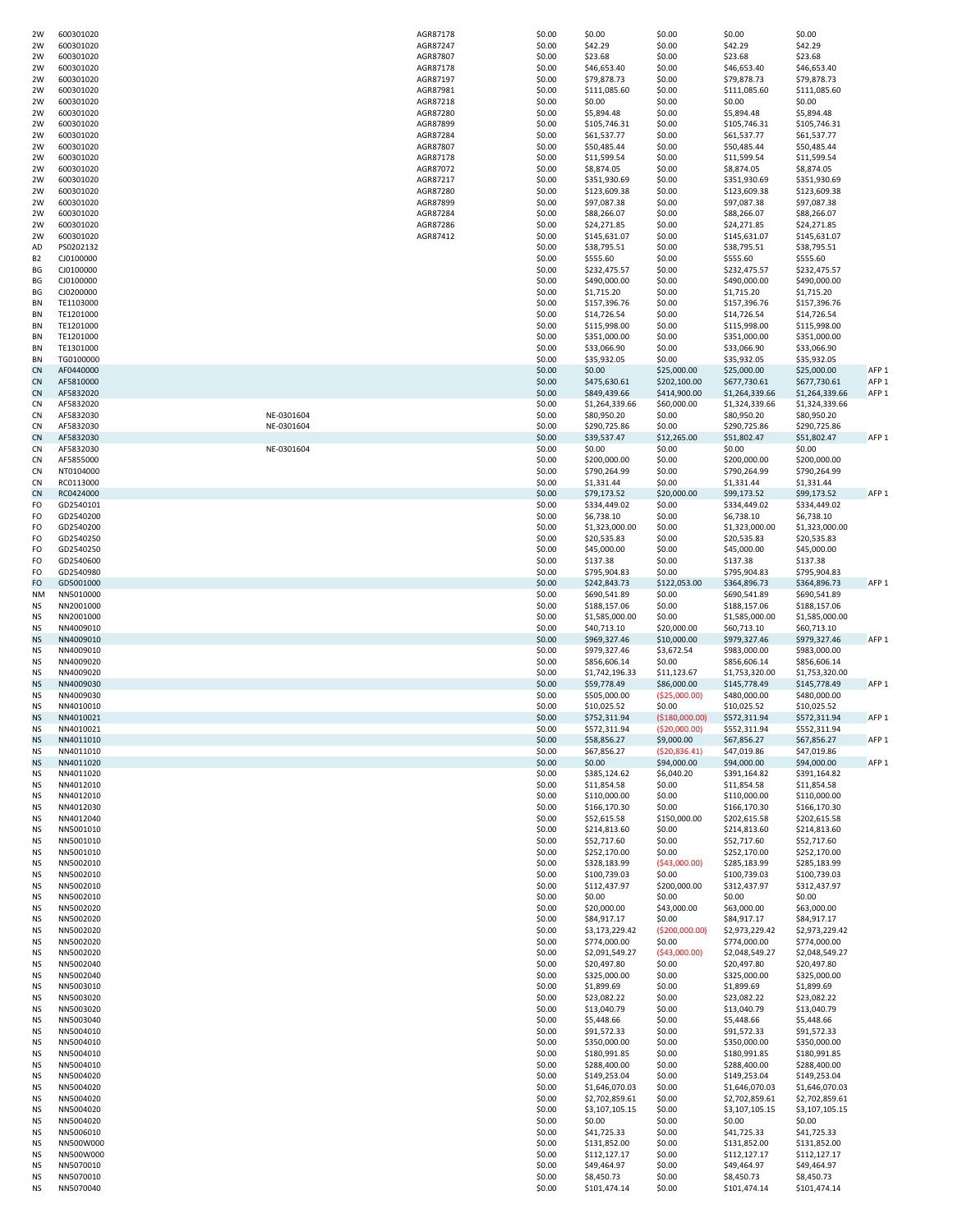| ΝS                   | NN5070040              |              | \$0.00           | \$15,000.00                      | \$0.00                       | \$15,000.00                      | \$15,000.00                      |                  |
|----------------------|------------------------|--------------|------------------|----------------------------------|------------------------------|----------------------------------|----------------------------------|------------------|
| ΝS                   | NN9100000<br>NN9301000 |              | \$0.00<br>\$0.00 | \$594,577.89<br>\$55,820.42      | \$0.00<br>\$0.00             | \$594,577.89<br>\$55,820.42      | \$594,577.89<br>\$55,820.42      |                  |
| ΝS<br>NS             | NN9301000              |              | \$0.00           | \$50,000.00                      | \$0.00                       | \$50,000.00                      | \$50,000.00                      |                  |
| тс                   | DP0902090              |              | \$0.00           | \$168,348.59                     | \$0.00                       | \$168,348.59                     | \$168,348.59                     |                  |
| тс                   | DP1204010              |              | \$0.00           | \$12,098.33                      | \$0.00                       | \$12,098.33                      | \$12,098.33                      |                  |
| тс                   | DP4011093              |              | \$0.00           | \$2,197.28                       | \$0.00                       | \$2,197.28                       | \$2,197.28                       |                  |
| ТC<br>ТC             | DP4011093<br>DP4015011 |              | \$0.00<br>\$0.00 | \$0.00<br>\$1,601,525.37         | \$0.00<br>\$10,000.00        | \$0.00<br>\$1,611,525.37         | \$0.00<br>\$1,611,525.37         | AFP <sub>1</sub> |
| тс                   | DP4015011              |              | \$0.00           | \$1,611,525.37                   | ( \$85,000.00)               | \$1,526,525.37                   | \$1,526,525.37                   |                  |
| тс                   | DP4015041              |              | \$0.00           | \$50,000.00                      | \$0.00                       | \$50,000.00                      | \$50,000.00                      |                  |
| тс                   | DP4015042              |              | \$0.00           | \$80,462.73                      | \$0.00                       | \$80,462.73                      | \$80,462.73                      |                  |
| ТC<br>ТC             | DP4015042<br>DP4015043 |              | \$0.00<br>\$0.00 | \$70,000.00<br>\$0.10            | \$0.00<br>\$0.00             | \$70,000.00<br>\$0.10            | \$70,000.00<br>\$0.10            |                  |
| тс                   | DP4015043              |              | \$0.00           | \$5,000.00                       | \$0.00                       | \$5,000.00                       | \$5,000.00                       |                  |
| тс                   | DP4015051              |              | \$0.00           | \$20,000.00                      | \$0.00                       | \$20,000.00                      | \$20,000.00                      |                  |
| тс                   | DP8000000<br>GD3006000 |              | \$0.00           | \$50,000.00                      | \$0.00<br>\$0.00             | \$50,000.00                      | \$50,000.00                      |                  |
| TF<br>TF             | GD3012000              |              | \$0.00<br>\$0.00 | \$944.02<br>\$0.00               | \$0.00                       | \$944.02<br>\$0.00               | \$944.02<br>\$0.00               |                  |
| TF                   | HQ1001000              |              | \$0.00           | \$38,969.99                      | \$0.00                       | \$38,969.99                      | \$38,969.99                      |                  |
| TF                   | HQ1001000              |              | \$0.00           | \$40,000.00                      | \$0.00                       | \$40,000.00                      | \$40,000.00                      |                  |
| TF<br>U <sub>2</sub> | HU2006200<br>HU1004200 |              | \$0.00<br>\$0.00 | \$976.23<br>\$0.00               | \$0.00<br>\$0.00             | \$976.23<br>\$0.00               | \$976.23<br>\$0.00               |                  |
| UX                   | EZ5012300              | ADSBRNL-0030 | \$0.00           | \$880,159.05                     | \$0.00                       | \$880,159.05                     | \$880,159.05                     |                  |
| VE                   | ST5001020              |              | \$0.00           | \$601,337.89                     | \$0.00                       | \$601,337.89                     | \$601,337.89                     |                  |
| VE                   | ST5001020              |              | \$0.00           | \$635,000.00                     | \$0.00                       | \$635,000.00                     | \$635,000.00                     |                  |
| VE<br>VE             | ST5001030<br>ST5001030 |              | \$0.00<br>\$0.00 | \$250,107.35<br>\$162,000.00     | \$0.00<br>\$162,000.00       | \$250,107.35<br>\$324,000.00     | \$250,107.35<br>\$324,000.00     | AFP <sub>1</sub> |
| VE                   | ST5001040              |              | \$0.00           | \$284,912.98                     | \$0.00                       | \$284,912.98                     | \$284,912.98                     |                  |
| VE                   | ST6001020              |              | \$0.00           | \$147,025.29                     | \$0.00                       | \$147,025.29                     | \$147,025.29                     |                  |
| VE                   | ST6001020              |              | \$0.00           | \$176,000.00                     | \$175,000.00                 | \$351,000.00                     | \$351,000.00                     | AFP <sub>1</sub> |
| VE<br>VE             | ST6001031<br>ST6001031 |              | \$0.00<br>\$0.00 | \$1,514,887.74<br>\$1,503,000.00 | \$0.00<br>\$0.00             | \$1,514,887.74<br>\$1,503,000.00 | \$1,514,887.74<br>\$1,503,000.00 |                  |
| VE                   | ST6001032              |              | \$0.00           | \$886,882.88                     | \$0.00                       | \$886,882.88                     | \$886,882.88                     |                  |
| VE                   | ST6001032              |              | \$0.00           | \$1,184,000.00                   | \$722,000.00                 | \$1,906,000.00                   | \$1,906,000.00                   | AFP <sub>1</sub> |
| VE                   | ST6001034              | AIP          | \$0.00           | \$2,417,919.48                   | \$0.00                       | \$2,417,919.48                   | \$2,417,919.48                   |                  |
| VE<br>WA             | ST6001034<br>39KA00000 | PRN11SC40000 | \$0.00<br>\$0.00 | \$0.00<br>\$1,191,738.00         | \$217,000.00<br>\$0.00       | \$217,000.00<br>\$1,191,738.00   | \$217,000.00<br>\$1,191,738.00   | AFP <sub>1</sub> |
| WA                   | 39KA00000              | PRN11SC40000 | \$0.00           | \$2,916,820.00                   | \$183,180.00                 | \$3,100,000.00                   | \$3,100,000.00                   |                  |
| WA                   | 39KC02000              | PRN07SC06000 | \$0.00           | \$227,836.62                     | \$0.00                       | \$227,836.62                     | \$227,836.62                     |                  |
| WA                   | 39KG01000              | PRN09SC73000 | \$0.00           | \$31,673.11                      | \$0.00                       | \$31,673.11                      | \$31,673.11                      |                  |
| WA<br>WA             | 39KG01000<br>AT5015033 | PRN10SC72000 | \$0.00<br>\$0.00 | \$1,897,541.54<br>\$0.00         | \$0.00<br>\$0.00             | \$1,897,541.54<br>\$0.00         | \$1,897,541.54<br>\$0.00         |                  |
| WA                   | FS1001000              |              | \$0.00           | \$99,256.64                      | \$0.00                       | \$99,256.64                      | \$99,256.64                      |                  |
| WA                   | FS1001000              |              | \$0.00           | \$6,287,000.00                   | \$331,000.00                 | \$6,618,000.00                   | \$6,618,000.00                   |                  |
| WA                   | FS1002000              |              | \$0.00           | \$477,260.00                     | \$0.00                       | \$477,260.00                     | \$477,260.00                     |                  |
| WA<br>WA             | FS1002000<br>FS1004000 |              | \$0.00<br>\$0.00 | \$991,000.00<br>\$13,538.24      | \$99,000.00<br>\$0.00        | \$1,090,000.00<br>\$13,538.24    | \$1,090,000.00<br>\$13,538.24    |                  |
| WA                   | FS1004000              |              | \$0.00           | \$483,000.00                     | \$26,000.00                  | \$509,000.00                     | \$509,000.00                     |                  |
| WA                   | FS1005000              |              | \$0.00           | \$204,337.28                     | \$0.00                       | \$204,337.28                     | \$204,337.28                     |                  |
| WA<br>WA             | FS1005000<br>FS1006000 |              | \$0.00<br>\$0.00 | \$1,993,000.00<br>\$36,841.40    | \$105,000.00<br>\$0.00       | \$2,098,000.00<br>\$36,841.40    | \$2,098,000.00<br>\$36,841.40    |                  |
| WA                   | FS1006000              |              | \$0.00           | \$560,000.00                     | \$29,000.00                  | \$589,000.00                     | \$589,000.00                     |                  |
| WA                   | FS1007000              |              | \$0.00           | \$64,439.16                      | \$0.00                       | \$64,439.16                      | \$64,439.16                      |                  |
| WA                   | FS1007000              |              | \$0.00           | \$491,000.00                     | \$26,000.00                  | \$517,000.00                     | \$517,000.00                     |                  |
| WA<br>WA             | FS1009000<br>FS1009000 |              | \$0.00<br>\$0.00 | \$196,390.81<br>\$556,000.00     | \$0.00<br>\$29,000.00        | \$196,390.81<br>\$585,000.00     | \$196,390.81<br>\$585,000.00     |                  |
| WA                   | KA1102080              |              | \$0.00           | \$20,921.92                      | \$0.00                       | \$20,921.92                      | \$20,921.92                      |                  |
| WA                   | KA1102811              |              | \$0.00           | \$2,418,988.43                   | \$0.00                       | \$2,418,988.43                   | \$2,418,988.43                   |                  |
| WA                   | KA1102811              |              | \$0.00           | \$11,981.92                      | \$0.00                       | \$11,981.92                      | \$11,981.92                      |                  |
| WA<br>WA             | KA1102812<br>KA1102812 |              | \$0.00<br>\$0.00 | \$1,140,178.56<br>\$683,221.38   | \$0.00<br>\$0.00             | \$1,140,178.56<br>\$683,221.38   | \$1,140,178.56<br>\$683,221.38   |                  |
| WA                   | KA1301031              | EQUMIE71RG   | \$0.00           | \$0.15                           | \$0.00                       | \$0.15                           | \$0.15                           |                  |
| WA                   | KA1502021              |              | \$0.00           | \$5,898.40                       | \$0.00                       | \$5,898.40                       | \$5,898.40                       |                  |
| WA                   | KA2101020              | OPEMIE30YD   | \$0.00           | \$3,091,967.46                   | \$0.00                       | \$3,091,967.46                   | \$3,091,967.46                   |                  |
| WA<br>WA             | KA2101020<br>KA2101020 | OPEMIE30YD   | \$0.00<br>\$0.00 | \$3,759,251.58<br>\$4,679,000.00 | \$446,000.00<br>\$375,000.00 | \$4,205,251.58<br>\$5,054,000.00 | \$4,205,251.58<br>\$5,054,000.00 |                  |
| WA                   | KA2101020              | EQUMIE30YD   | \$0.00           | \$0.00                           | \$0.00                       | \$0.00                           | \$0.00                           |                  |
| WA                   | KA2101030              |              | \$0.00           | \$235,144.86                     | \$0.00                       | \$235,144.86                     | \$235,144.86                     |                  |
| WA                   | KA2101030              |              | \$0.00           | \$115,000.00                     | \$55,000.00                  | \$170,000.00                     | \$170,000.00                     |                  |
| WA<br>WA             | KA2102021<br>KA2102021 | EQU          | \$0.00<br>\$0.00 | \$7,568,791.20<br>\$0.00         | \$0.00<br>\$0.00             | \$7,568,791.20<br>\$0.00         | \$7,568,791.20<br>\$0.00         |                  |
| WA                   | KA2102021              |              | \$0.00           | \$19,111,022.00                  | \$878,354.00                 | \$19,989,376.00                  | \$19,989,376.00                  |                  |
| WA                   | KA2102021              | EQU          | \$0.00           | \$0.00                           | \$0.00                       | \$0.00                           | \$0.00                           |                  |
| WA<br>WA             | KA2102090<br>KA2102090 |              | \$0.00<br>\$0.00 | \$102,483.95<br>\$60,759.83      | \$0.00<br>\$0.00             | \$102,483.95<br>\$60,759.83      | \$102,483.95<br>\$60,759.83      |                  |
| WA                   | KA2102090              |              | \$0.00           | \$17,756.22                      | \$0.00                       | \$17,756.22                      | \$17,756.22                      |                  |
| WA                   | KA2102090              |              | \$0.00           | \$250,031.60                     | \$15,200.00                  | \$265,231.60                     | \$265,231.60                     |                  |
| WA                   | KA2103011              | EQUMIE30YD   | \$0.00           | \$2,446,000.00                   | \$0.00                       | \$2,446,000.00                   | \$2,446,000.00                   |                  |
| WA<br>WA             | KA2201020<br>KA2201020 |              | \$0.00<br>\$0.00 | \$127,467.03<br>\$3,914,000.00   | \$0.00<br>\$191,000.00       | \$127,467.03<br>\$4,105,000.00   | \$127,467.03<br>\$4,105,000.00   |                  |
| WA                   | KA2202010              |              | \$0.00           | \$257,322.81                     | \$0.00                       | \$257,322.81                     | \$257,322.81                     |                  |
| WA                   | KA2202010              |              | \$0.00           | \$959,000.00                     | \$41,000.00                  | \$1,000,000.00                   | \$1,000,000.00                   |                  |
| WA<br>WA             | KA2202090<br>KA2202090 |              | \$0.00<br>\$0.00 | \$532,623.55<br>\$635,000.00     | \$0.00<br>\$0.00             | \$532,623.55<br>\$635,000.00     | \$532,623.55<br>\$635,000.00     |                  |
| WA                   | KA2202090              |              | \$0.00           | \$734,000.00                     | \$0.00                       | \$734,000.00                     | \$734,000.00                     |                  |
| WA                   | KA2203012              |              | \$0.00           | \$548,447.16                     | \$0.00                       | \$548,447.16                     | \$548,447.16                     |                  |
| WA                   | KA2203012              |              | \$0.00           | \$500,000.00                     | \$0.00                       | \$500,000.00                     | \$500,000.00                     |                  |
| WA<br>WA             | KA2301020<br>KA2301020 |              | \$0.00<br>\$0.00 | \$456,044.54<br>\$1,051,000.00   | \$0.00<br>\$49,000.00        | \$456,044.54<br>\$1,100,000.00   | \$456,044.54<br>\$1,100,000.00   |                  |
| WA                   | KA2302090              |              | \$0.00           | \$173,525.49                     | \$0.00                       | \$173,525.49                     | \$173,525.49                     |                  |
| WA                   | KA2303011              | OPEMIE11WB   | \$0.00           | \$267,611.50                     | \$0.00                       | \$267,611.50                     | \$267,611.50                     |                  |
| WA                   | KA2303011              | EQUMIE11WB   | \$0.00           | \$849,683.16                     | \$0.00                       | \$849,683.16                     | \$849,683.16                     |                  |
| WA<br>WA             | KA2303011<br>KA2401012 | EQUMIE11WB   | \$0.00<br>\$0.00 | \$3,000,000.00<br>\$2,423,367.64 | \$0.00<br>\$153,000.00       | \$3,000,000.00<br>\$2,576,367.64 | \$3,000,000.00<br>\$2,576,367.64 |                  |
| WA                   | KA2401021              |              | \$0.00           | \$474,539.40                     | \$0.00                       | \$474,539.40                     | \$474,539.40                     |                  |
| WA                   | KA2401021              |              | \$0.00           | \$286,000.00                     | \$14,000.00                  | \$300,000.00                     | \$300,000.00                     |                  |
| WA                   | KA2401022              |              | \$0.00           | \$17,800.80                      | \$0.00                       | \$17,800.80                      | \$17,800.80                      |                  |
| WA<br>WA             | KA2403013<br>KA2403013 | EQU          | \$0.00<br>\$0.00 | \$13,302.54<br>\$76,096.55       | \$0.00<br>\$0.00             | \$13,302.54<br>\$76,096.55       | \$13,302.54<br>\$76,096.55       |                  |
| WA                   | KA2403013              |              | \$0.00           | \$219,000.00                     | \$11,000.00                  | \$230,000.00                     | \$230,000.00                     |                  |
| WA                   | KA2501012              |              | \$0.00           | \$820,102.58                     | \$46,000.00                  | \$866,102.58                     | \$866,102.58                     |                  |
| WA                   | KA2501021<br>KA2501022 |              | \$0.00           | \$2,807,654.41<br>\$355,093.27   | \$163,000.00<br>\$0.00       | \$2,970,654.41<br>\$355,093.27   | \$2,970,654.41<br>\$355,093.27   |                  |
| WA                   |                        |              | \$0.00           |                                  |                              |                                  |                                  |                  |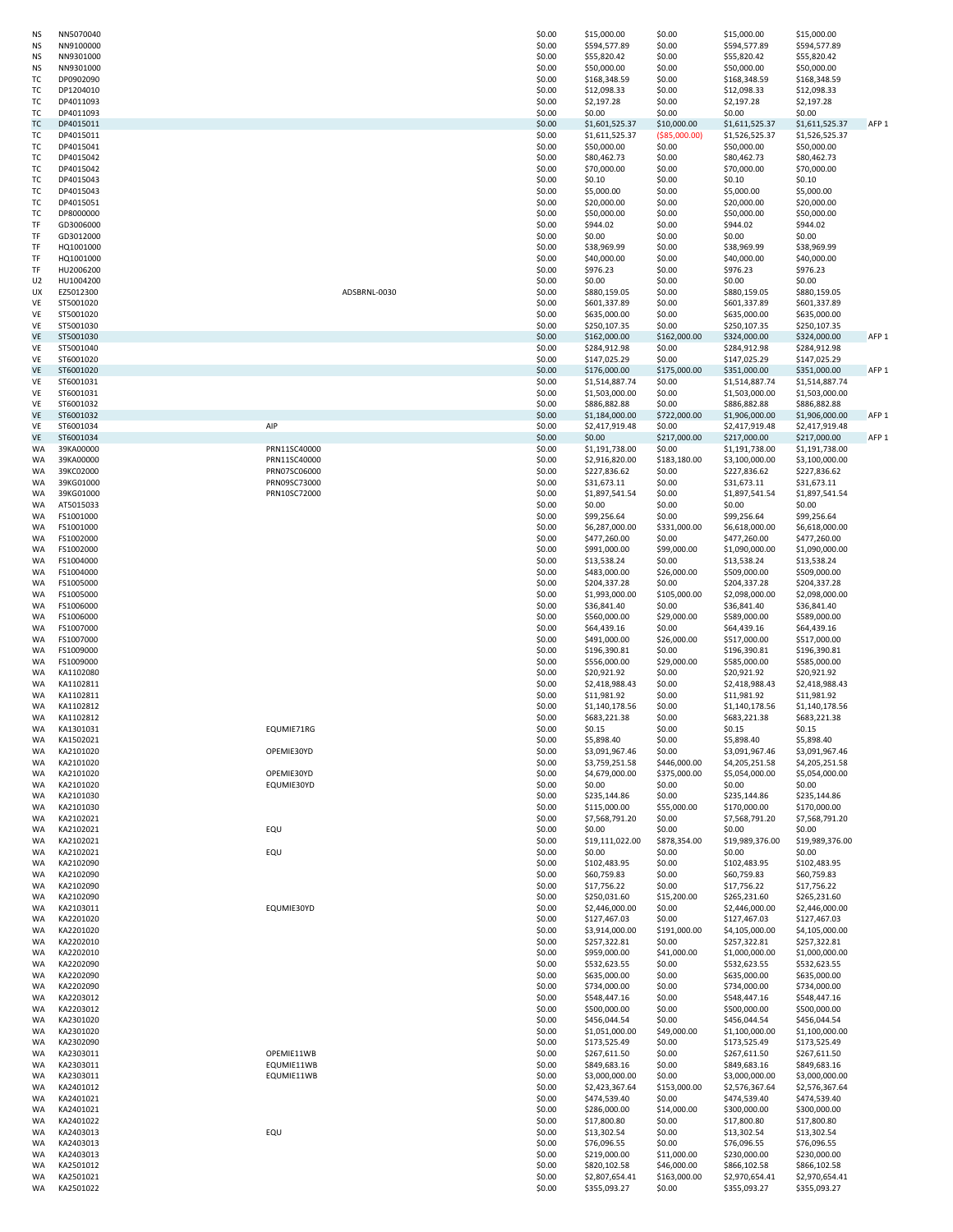| WA              | KA2501022              |            | \$0.00           | \$1,239,000.00                    | \$81,000.00                | \$1,320,000.00                    | \$1,320,000.00                    |                  |
|-----------------|------------------------|------------|------------------|-----------------------------------|----------------------------|-----------------------------------|-----------------------------------|------------------|
| WA              | KA2501032              |            | \$0.00           | \$1,019,832.67                    | \$0.00                     | \$1,019,832.67                    | \$1,019,832.67                    |                  |
| WA              | KA2501032              |            | \$0.00           | \$1,121,000.00                    | \$79,000.00                | \$1,200,000.00                    | \$1,200,000.00                    |                  |
| WA              | KA2601020              |            | \$0.00           | \$5,000.00                        | \$0.00                     | \$5,000.00                        | \$5,000.00                        |                  |
| WA<br>WA        | KA2602010<br>KA2602010 | AIP        | \$0.00<br>\$0.00 | \$506,557.25<br>\$2,072,252.40    | \$0.00<br>\$0.00           | \$506,557.25<br>\$2,072,252.40    | \$506,557.25<br>\$2,072,252.40    |                  |
| WA              | KA2602010              |            | \$0.00           | \$2,856,000.00                    | \$144,000.00               | \$3,000,000.00                    | \$3,000,000.00                    |                  |
| WA              | KA2602010              | AIP        | \$0.00           | \$300,000.00                      | \$0.00                     | \$300,000.00                      | \$300,000.00                      |                  |
| WA              | KB0101022              |            | \$0.00           | \$2,018,527.99                    | \$90,002.00                | \$2,108,529.99                    | \$2,108,529.99                    |                  |
| WA              | KB0181012              |            | \$0.00           | \$36,453.78                       | \$0.00                     | \$36,453.78                       | \$36,453.78                       |                  |
| WA              | KB0181012              | EQUMIE01VB | \$0.00           | \$34,228.17                       | \$0.00                     | \$34,228.17                       | \$34,228.17                       |                  |
| WA<br>WA        | KB0201021<br>KB0201021 |            | \$0.00<br>\$0.00 | \$660,358.44<br>\$1,628,120.91    | (5658, 716.42)<br>\$0.00   | \$1,642.02<br>\$1,628,120.91      | \$1,642.02<br>\$1,628,120.91      |                  |
| <b>WA</b>       | KB0201021              |            | \$0.00           | \$5,712,053.00                    | \$125,000.00               | \$5,837,053.00                    | \$5,837,053.00                    | AFP <sub>1</sub> |
| WA              | KB0201021              |            | \$0.00           | \$5,837,053.00                    | \$612,947.00               | \$6,450,000.00                    | \$6,450,000.00                    |                  |
| WA              | KB0201022              |            | \$0.00           | \$20,516.37                       | \$991.00                   | \$21,507.37                       | \$21,507.37                       |                  |
| WA              | KB0201052              |            | \$0.00           | \$665,640.59                      | \$0.00                     | \$665,640.59                      | \$665,640.59                      |                  |
| WA<br>WA        | KB0201052<br>KB0202011 | EQU        | \$0.00<br>\$0.00 | \$670,000.00<br>\$328,681.04      | \$0.00<br>\$0.00           | \$670,000.00<br>\$328,681.04      | \$670,000.00<br>\$328,681.04      |                  |
| WA              | KB0202011              | AIP        | \$0.00           | \$1,954,269.88                    | \$0.00                     | \$1,954,269.88                    | \$1,954,269.88                    |                  |
| WA              | KB0202011              |            | \$0.00           | \$37,424,737.42                   | \$0.00                     | \$37,424,737.42                   | \$37,424,737.42                   |                  |
| WA              | KB0202011              | EQU        | \$0.00           | \$1,200,000.00                    | \$0.00                     | \$1,200,000.00                    | \$1,200,000.00                    |                  |
| WA              | KB0202011              | AIP        | \$0.00           | \$2,300,000.00                    | \$0.00                     | \$2,300,000.00                    | \$2,300,000.00                    |                  |
| WA              | KB0202011              |            | \$0.00           | \$121,189,650.00                  | \$5,003,350.00             | \$126,193,000.00                  | \$126,193,000.00                  |                  |
| WA<br>WA        | KB0202011<br>KB0202011 | EQU<br>AIP | \$0.00<br>\$0.00 | \$1,152,422.00<br>\$2,208,809.00  | \$47,578.00<br>\$91,191.00 | \$1,200,000.00<br>\$2,300,000.00  | \$1,200,000.00<br>\$2,300,000.00  |                  |
| WA              | KB0202012              |            | \$0.00           | \$0.00                            | \$658,716.42               | \$658,716.42                      | \$658,716.42                      |                  |
| WA              | KB0202012              | EQU        | \$0.00           | \$2,679,749.14                    | \$0.00                     | \$2,679,749.14                    | \$2,679,749.14                    |                  |
| WA              | KB0202012              |            | \$0.00           | \$29,203,237.48                   | \$1,442,369.00             | \$30,645,606.48                   | \$30,645,606.48                   |                  |
| WA              | KB0202012              | EQU        | \$0.00           | \$100,000.00                      | \$0.00                     | \$100,000.00                      | \$100,000.00                      |                  |
| WA              | KB0202030              |            | \$0.00           | \$3,083.37                        | \$0.00                     | \$3,083.37                        | \$3,083.37                        |                  |
| WA<br>WA        | KB0281011<br>KB0281011 |            | \$0.00<br>\$0.00 | \$12,350,000.00<br>\$267,025.04   | \$0.00<br>\$0.00           | \$12,350,000.00<br>\$267,025.04   | \$12,350,000.00<br>\$267,025.04   |                  |
| WA              | KB0281011              |            | \$0.00           | \$182,974.96                      | \$0.00                     | \$182,974.96                      | \$182,974.96                      |                  |
| WA              | KB0301020              |            | \$0.00           | \$2,279,235.26                    | \$125,000.00               | \$2,404,235.26                    | \$2,404,235.26                    | AFP <sub>1</sub> |
| WA              | KB0301020              |            | \$0.00           | \$2,404,235.26                    | \$486,491.00               | \$2,890,726.26                    | \$2,890,726.26                    |                  |
| WA              | KB0301042              |            | \$0.00           | \$3,297,169.36                    | \$167,475.00               | \$3,464,644.36                    | \$3,464,644.36                    |                  |
| WA<br>WA        | KB0301052<br>KB0301052 |            | \$0.00<br>\$0.00 | \$31,645.06<br>\$244,890.00       | \$0.00<br>\$10,110.00      | \$31,645.06<br>\$255,000.00       | \$31,645.06<br>\$255,000.00       |                  |
| WA              | KB0401022              |            | \$0.00           | \$362,099.81                      | \$0.00                     | \$362,099.81                      | \$362,099.81                      |                  |
| WA              | KB0401022              |            | \$0.00           | \$143,454.00                      | \$7,454.00                 | \$150,908.00                      | \$150,908.00                      |                  |
| WA              | KC0201010              |            | \$0.00           | \$538,282.70                      | \$0.00                     | \$538,282.70                      | \$538,282.70                      |                  |
| <b>WA</b>       | KC0201010              |            | \$0.00           | \$3,614,000.00                    | \$500,000.00               | \$4,114,000.00                    | \$4,114,000.00                    | AFP <sub>1</sub> |
| WA              | KC0201060              |            | \$0.00           | \$1,297,657.47                    | \$0.00                     | \$1,297,657.47                    | \$1,297,657.47                    |                  |
| <b>WA</b><br>WA | KC0201060<br>KC0202020 | EQU        | \$0.00<br>\$0.00 | \$3,524,000.00<br>\$227,171.69    | \$120,000.00<br>\$0.00     | \$3,644,000.00<br>\$227,171.69    | \$3,644,000.00<br>\$227,171.69    | AFP <sub>1</sub> |
| WA              | KC0202020              |            | \$0.00           | \$2,207,889.16                    | \$0.00                     | \$2,207,889.16                    | \$2,207,889.16                    |                  |
| WA              | KC0202030              |            | \$0.00           | \$230,541.81                      | \$0.00                     | \$230,541.81                      | \$230,541.81                      |                  |
| WA              | KC0202030              |            | \$0.00           | \$1,859,000.00                    | \$0.00                     | \$1,859,000.00                    | \$1,859,000.00                    |                  |
| WA              | KC0202050              |            | \$0.00           | \$178,715.03                      | \$0.00                     | \$178,715.03                      | \$178,715.03                      |                  |
| WA              | KC0202050              |            | \$0.00           | \$1,421,000.00                    | \$0.00                     | \$1,421,000.00                    | \$1,421,000.00                    |                  |
| WA<br>WA        | KC0203010<br>KC0203010 |            | \$0.00<br>\$0.00 | \$390,292.89<br>\$112,000.00      | \$0.00<br>\$0.00           | \$390,292.89<br>\$112,000.00      | \$390,292.89<br>\$112,000.00      |                  |
| WA              | KC0203020              | EQU        | \$0.00           | \$469,905.66                      | \$0.00                     | \$469,905.66                      | \$469,905.66                      |                  |
| WA              | KC0203020              |            | \$0.00           | \$1,864,406.70                    | \$0.00                     | \$1,864,406.70                    | \$1,864,406.70                    |                  |
| WA              | KC020401G              |            | \$0.00           | \$0.00                            | \$0.00                     | \$0.00                            | \$0.00                            |                  |
| WA              | KC0207010              |            | \$0.00           | \$2,680,782.37                    | \$0.00                     | \$2,680,782.37                    | \$2,680,782.37                    |                  |
| WA<br>WA        | KC0207010<br>KC0281013 |            | \$0.00<br>\$0.00 | \$0.00<br>\$2,371,280.63          | \$3,072,000.00<br>\$0.00   | \$3,072,000.00<br>\$2,371,280.63  | \$3,072,000.00<br>\$2,371,280.63  |                  |
| WA              | KC0281013              |            | \$0.00           | \$171,102.72                      | \$0.00                     | \$171,102.72                      | \$171,102.72                      |                  |
| WA              | KC0301020              |            | \$0.00           | \$257,463.03                      | \$0.00                     | \$257,463.03                      | \$257,463.03                      |                  |
| WA              | KC0301020              |            | \$0.00           | \$2,798,000.00                    | \$0.00                     | \$2,798,000.00                    | \$2,798,000.00                    |                  |
| WA              | KC0302010              |            | \$0.00           | \$18,483.51                       | \$0.00                     | \$18,483.51                       | \$18,483.51                       |                  |
| WA              | KC0302010              |            | \$0.00           | \$3,606,000.00                    | \$0.00                     | \$3,606,000.00                    | \$3,606,000.00<br>\$95,449.20     |                  |
| WA<br>WA        | KC0302030<br>KC0302030 |            | \$0.00<br>\$0.00 | \$95,449.20<br>\$424,000.00       | \$0.00<br>\$0.00           | \$95,449.20<br>\$424,000.00       | \$424,000.00                      |                  |
| WA              | KC0302030              |            | \$0.00           | \$622,000.00                      | \$0.00                     | \$622,000.00                      | \$622,000.00                      |                  |
| WA              | KC0304020              | EQU        | \$0.00           | \$31,065.06                       | \$0.00                     | \$31,065.06                       | \$31,065.06                       |                  |
| WA              | KC0304020              |            | \$0.00           | \$2,889,609.75                    | \$0.00                     | \$2,889,609.75                    | \$2,889,609.75                    |                  |
| WA              | KC0304030              |            | \$0.00           | \$988,661.68                      | \$0.00                     | \$988,661.68                      | \$988,661.68<br>\$665,000.00      |                  |
| WA<br>WA        | KC0304030<br>KC0304030 | EQU        | \$0.00<br>\$0.00 | \$665,000.00<br>\$6,588,000.00    | \$0.00<br>\$0.00           | \$665,000.00<br>\$6,588,000.00    | \$6,588,000.00                    |                  |
| WA              | KC0401030              | AIP        | \$0.00           | \$1,062.91                        | \$0.00                     | \$1,062.91                        | \$1,062.91                        |                  |
| WA              | KC0401030              |            | \$0.00           | \$2,036,626.16                    | \$0.00                     | \$2,036,626.16                    | \$2,036,626.16                    |                  |
| WA              | KC0401030              | EQU        | \$0.00           | \$2,500,000.00                    | \$0.00                     | \$2,500,000.00                    | \$2,500,000.00                    |                  |
| WA<br>WA        | KC0401030<br>KC0401040 |            | \$0.00<br>\$0.00 | \$5,500,000.00<br>\$6,000,000.00  | \$0.00<br>\$0.00           | \$5,500,000.00<br>\$6,000,000.00  | \$5,500,000.00<br>\$6,000,000.00  |                  |
| WA              | KC0401040              | EQU        | \$0.00           | \$22,228.03                       | \$0.00                     | \$22,228.03                       | \$22,228.03                       |                  |
| WA              | KC0401040              |            | \$0.00           | \$78,412,660.80                   | \$0.00                     | \$78,412,660.80                   | \$78,412,660.80                   |                  |
| WA              | KC0401040              | EQU        | \$0.00           | \$5,000,000.00                    | \$0.00                     | \$5,000,000.00                    | \$5,000,000.00                    |                  |
| WA              | KC0403020              | EQU        | \$0.00           | \$1,263,253.24                    | \$0.00                     | \$1,263,253.24                    | \$1,263,253.24                    |                  |
| WA              | KC0403020              |            | \$0.00           | \$6,320,838.36<br>\$19,908,000.00 | \$0.00                     | \$6,320,838.36                    | \$6,320,838.36                    |                  |
| WA<br>WA        | KC0403020<br>KC0404040 |            | \$0.00<br>\$0.00 | \$1,894,825.26                    | \$0.00<br>\$0.00           | \$19,908,000.00<br>\$1,894,825.26 | \$19,908,000.00<br>\$1,894,825.26 |                  |
| WA              | KC0405060              | EQUMIE21XG | \$0.00           | \$24,882,743.62                   | \$0.00                     | \$24,882,743.62                   | \$24,882,743.62                   |                  |
| WA              | KC0405060              | EQUMIE21XG | \$0.00           | \$22,500,000.00                   | \$0.00                     | \$22,500,000.00                   | \$22,500,000.00                   |                  |
| WA              | KC0406020              |            | \$0.00           | \$263,922.33                      | \$0.00                     | \$263,922.33                      | \$263,922.33                      |                  |
| WA              | KC0406030              |            | \$0.00           | \$2,278,060.58                    | \$0.00                     | \$2,278,060.58                    | \$2,278,060.58                    |                  |
| WA<br>WA        | KC0406030<br>KJ0404000 |            | \$0.00<br>\$0.00 | \$8,800,000.00<br>\$397,515.24    | \$0.00<br>\$0.00           | \$8,800,000.00<br>\$397,515.24    | \$8,800,000.00<br>\$397,515.24    |                  |
| WA              | KJ0404000              |            | \$0.00           | \$250,000.00                      | \$0.00                     | \$250,000.00                      | \$250,000.00                      |                  |
| WA              | KJ0404000              |            | \$0.00           | \$310,000.00                      | \$0.00                     | \$310,000.00                      | \$310,000.00                      |                  |
| WA              | KL1001000              |            | \$0.00           | \$512,683.78                      | \$0.00                     | \$512,683.78                      | \$512,683.78                      |                  |
| WA              | KL1001000              |            | \$0.00           | \$1,260,000.00                    | \$0.00                     | \$1,260,000.00                    | \$1,260,000.00                    |                  |
| WA              | KL1002000<br>KL1002000 |            | \$0.00<br>\$0.00 | \$97,311.96<br>\$120,000.00       | \$0.00<br>\$0.00           | \$97,311.96<br>\$120,000.00       | \$97,311.96<br>\$120,000.00       |                  |
| WA<br>WA        | KL1003000              |            | \$0.00           | \$2,103.02                        | \$0.00                     | \$2,103.02                        | \$2,103.02                        |                  |
| WA              | KL1003000              |            | \$0.00           | \$325,000.00                      | \$0.00                     | \$325,000.00                      | \$325,000.00                      |                  |
| WA              | KL1003000              |            | \$0.00           | \$270,000.00                      | \$0.00                     | \$270,000.00                      | \$270,000.00                      |                  |
| WA              | KL1500000              |            | \$0.00           | \$2,180.42                        | \$0.00                     | \$2,180.42                        | \$2,180.42                        |                  |
| WA<br>WA        | KP1101010<br>KP1102010 | EQU        | \$0.00<br>\$0.00 | \$39,292.45<br>\$24,120.65        | \$0.00<br>\$0.00           | \$39,292.45<br>\$24,120.65        | \$39,292.45<br>\$24,120.65        |                  |
| WA              | KP1501010              | EQU        | \$0.00           | \$57,845.47                       | \$0.00                     | \$57,845.47                       | \$57,845.47                       |                  |
| WA              | KP1501010              | EQU        | \$0.00           | \$100,000.00                      | \$0.00                     | \$100,000.00                      | \$100,000.00                      |                  |
|                 |                        |            |                  |                                   |                            |                                   |                                   |                  |